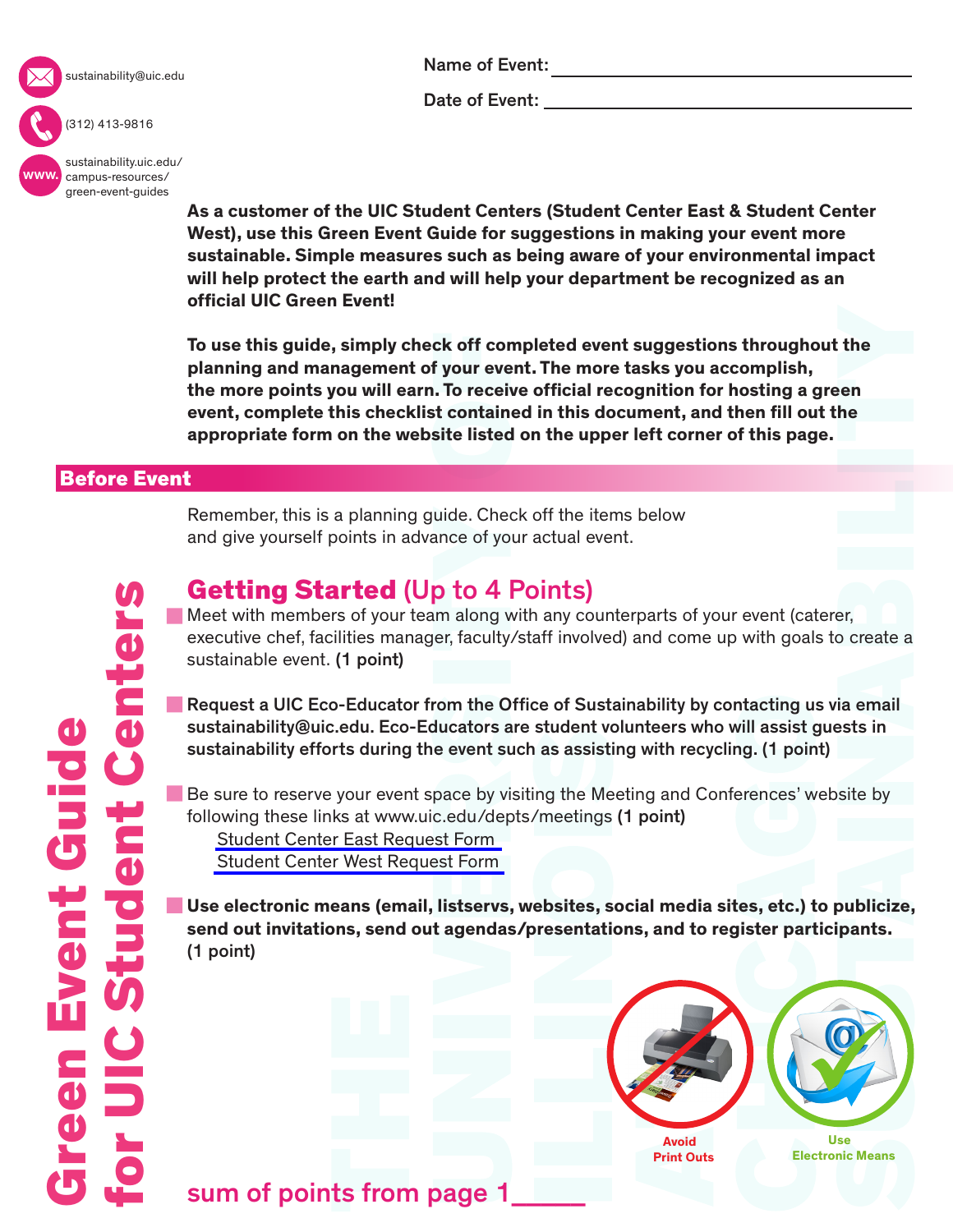## Food and Beverage (Up to 17 Points)

**Strive for a minimum silver rating when using the UIC Catering Green Event Guide available** at<https://sustainability.uic.edu/campus-resources/green-event-guides>(15 points)

Attempt to closely estimate food amounts through a careful head count OR request food preference before the event to minimize waste. (2 points) If you will not be serving any food or beverages, skip this section and give yourself 17 points.

## Conserving Resources (Up to 10 Points)

y printing<br>eive<br>eive<br>an a<br>d.<br>**ts to<br>reduces**<br>r<br>bicycle<br>3 points) If print outs are unavoidable, use UIC Office of Publications or another eco-friendly printing company and use double sided printing. (3 points) If you will not be passing out print outs, skip this section and give yourself 3 points. Printing companies we love (but not limited to) include: [UIC Office of Publications](http://www.uic.edu/depts/publications/) [Digital Hub in Goose Island \(Chicago, IL\)](http://digitalhubchicago.com) Consolidated Printing [in Norwood Park \(Chicago, IL\)](http://www.consolidatedprinting.net/Pages/About+Us)

If you wish to hang signage, you must work with Meetings and Conferences to receive approval. Visit either of the Meetings and Conferences offices. (1 point) If you will not be hanging signs, skip this section and give yourself 1 point. Student Center East, 750 S. Halsted St. Room 215 (312) 413-5040 Student Center West, 828 S. Wolcott Ave. Room 242 (312) 413-5225

Create mobile friendly PDF versions of your agenda and/or program. For example, instead of printing out programs, create a code for people to scan to review documents from a mobile device or tablet. (1 point)

If you do not have a program or agenda, skip this section and give yourself 1 point. Create your own QR Code:<www.qrstuff.com>

**Ask participants to bring their own mug or water bottle. Also, ask participants to bring a pen and notebook or tablet to the event for note taking.** (1 point)

**Public Transportation is better for the environment because it saves energy, reduces the number of cars on the streets and is affordable.** 

**Encourage bicycling to the event by providing an incentive for guests that bike. For** example, enter them in a raffle if they show their bicycle helmet. Also point out the bicycle racks in the front of the student center and nearby Divvy stations. (1 point)

**Prior to event, notify guests via electronic communication of accessible public** transportation options near the Student Center where your event is taking place. (3 points)

# sum of points from page 2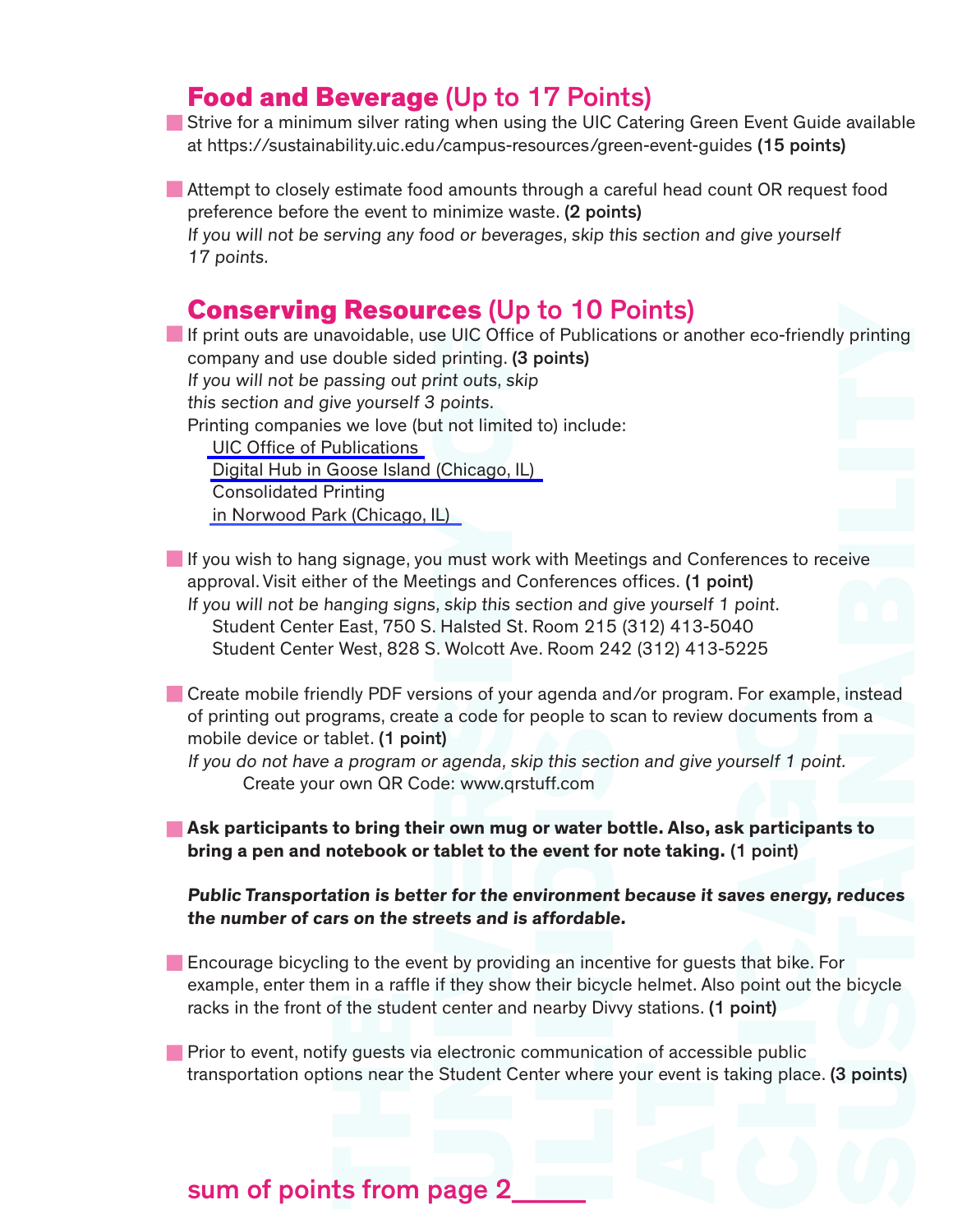#### Student Center West

- 1. CTA bus route 7, Harrison
- 2. CTA bus route 9, Ashland
- 3. CTA bus route 11, Lincoln/Sedgwick
- 4. CTA bus route 60, Blue Island/26th OWL
- 5. CTA bus route 157, Streeterville/Taylor
- 6. CTA "L" Blue Line, Racine stop
- 7. CTA "L" Pink Line, Polk stop
- 8. Divvy Station at Wolcott Ave & Polk St

#### Student Center East

- 1. CTA bus route 8, Halsted
- 2. CTA bus route 12, Roosevelt
- 3. CTA bus route 157, Streeterville/Taylor
- 4. CTA bus route 60, Blue Island/26th OWL
- 5. CTA "L" Blue Line, UIC Halsted stop
- 6. Divvy Station at Halsted St & Polk St



### During Event

Remember, this is a planning guide. Check off the items below and give yourself points in advance of your actual event.

## Recycling & Waste Minimization (Up to 8 Points)

**Place recycling bins next to trash bins at events and hang recycling signs above the appropriate bin. Signs can be accessed at https://sustainability.uic.edu/campusresources/green-event-guides** (4 points)

- **Remind participants during event announcements of recycling, the location of the bins, the** role of the Eco-Educators, and the importance of recycling to the event. (1 point)
- **Place Eco-Educators/volunteers next to trash bins and recycling bins to help participants** dispose of their waste correctly. (1 point)

If box lunches are unavoidable, require all participants to recycle the box in the paper recycling container. **(2 point)** If you will not be serving any food or beverages, skip this section and give yourself 2 point.

## sum of points from page 3